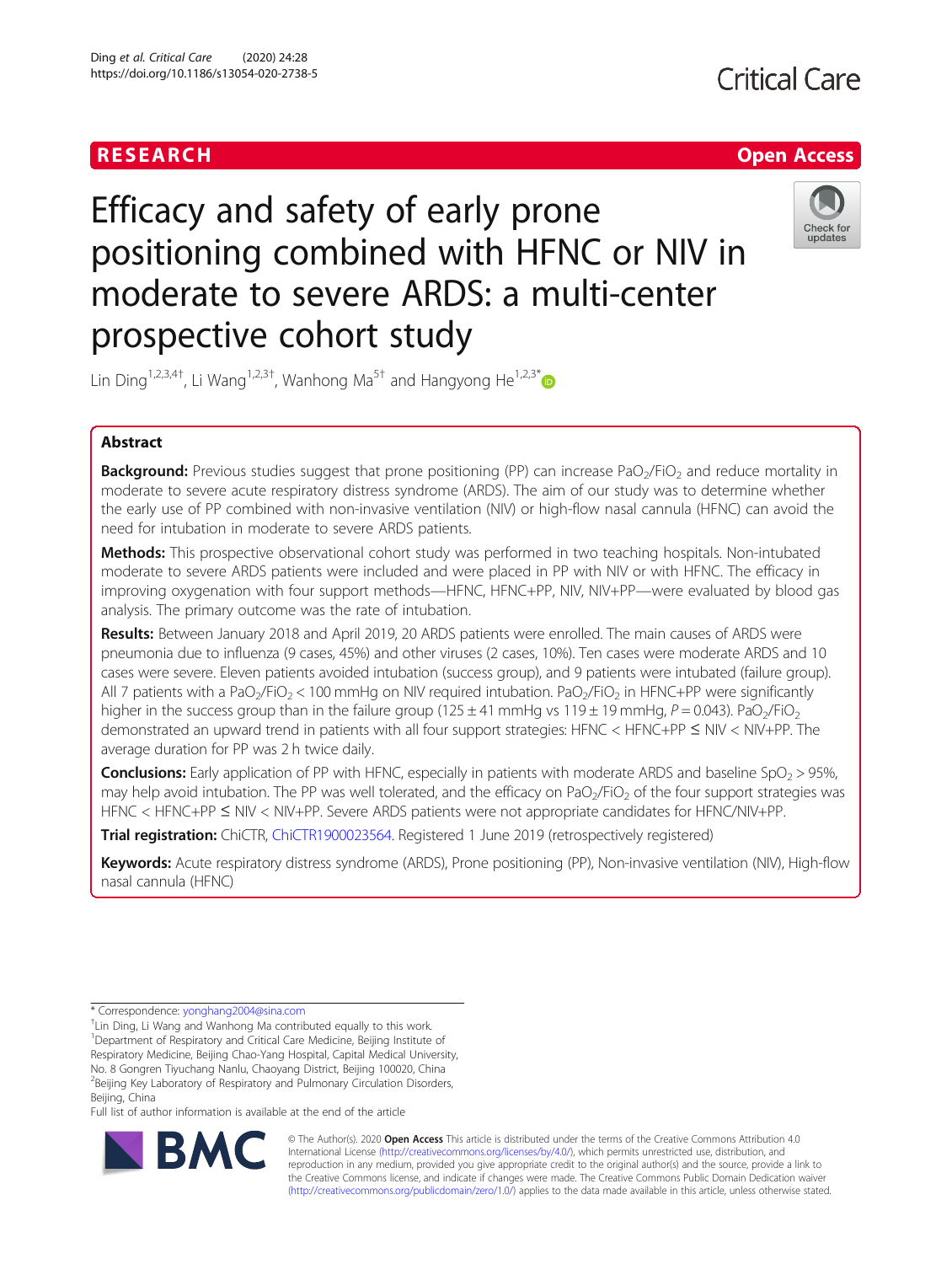# Introduction

Acute respiratory distress syndrome (ARDS) has a high mortality of 25~40%, even with improvement in supportive therapies. Previous studies suggest that prone positioning (PP) can increase the average ratio of arterial oxygen tension to the fraction of inspired oxygen  $(\text{PaO}_2)$ FiO<sub>2</sub>) by  $+35$  mmHg and reduce mortality in moderate to severe ARDS, especially when combined with neuromuscular blocker (NMB) and low tidal volume ventilation, which decrease the risk of ventilator-induced lung injury (VILI) [[1](#page-7-0)–[5\]](#page-7-0). However, PP was only recommended in severe ARDS with  $PaO<sub>2</sub>/FiO<sub>2</sub> < 100$  mmHg, and the actual use of PP is less than 33% of severe ARDS patients [[6\]](#page-7-0).

Early use of non-invasive ventilation (NIV) can reduce the need for intubation of mild ARDS patients [[7](#page-7-0)–[12](#page-7-0)]. In a few observational studies  $[13-16]$  $[13-16]$  $[13-16]$ , lower rates of intubation were seen among hypoxemic patients receiving high-flow nasal cannula (HFNC) than among those receiving NIV or standard oxygen therapy. HFNC provides a lower trans-pulmonary pressure (TPP) potentially resulting in less VILI than NIV.

From a theoretical and physiological point of view, NIV and HFNC may both be beneficial in patients with ARDS. However, these two techniques work via different mechanisms. NIV applies end-expiratory positive airway pressure (PEEP) and pressure support (PS). Optimally, PEEP increases functional residual capacity and opens collapsed alveoli, thereby improving ventilation–perfusion matching and reducing intrapulmonary shunt, as well as improving lung compliance, thus reducing respiratory load. The latter assists respiratory muscles during inspiration, reducing work of breathing and dyspnea. In contrast, HFNC only generates a small positive pressure spike at end-expiration that depends on the nasal airflow and the extent of mouth opening. HFNC appears to improve oxygenation primarily by flushing the nasal airspaces, reducing anatomical dead space. In addition, by delivering warm, well-humidified gas through the nostrils and avoiding the discomfort generated by the pressure that NIV masks exert on the facial skin, HFNC is tolerated much better than NIV and can be applied continuously for long periods of time [\[17\]](#page-7-0). The major goal of NIV and HFNC in treating ARDS is to achieve a sufficient oxygenation to avoid endotracheal intubation. However, NIV and HFNC are only "partially support" therapies. They do not address the underlying pathology of ARDS sufficiently, such as the ventilation–perfusion matching caused by atelectasis or consolidation in the dependent areas when supported with HFNC [\[18](#page-7-0)]. High-level PS in combination with deep inspiratory efforts could generate high tidal volumes and excessive trans-pulmonary pressures, increasing lung stress and contributing to VILI, maybe a risk for NIV failure [\[19](#page-7-0)]. In this regard, combining PP with these non-invasive respiratory supports in ARDS may result in better physiological effects on ventilation–perfusion mismatch, a better drainage for purulent lung infection-induced ARDS, and greater homogeneity in ARDS mechanics while receiving positive pressure support.

Based on these potential beneficial mechanisms, we performed a prospective observational study to test the hypothesis that early use of PP combined with either NIV or HFNC can avoid the need for intubation in moderate to severe ARDS patients. We also evaluated the effects of PP combined with HFNC or NIV to improve  $PaO<sub>2</sub>/FiO<sub>2</sub>$  compared with HFNC or NIV support only, and the safety of the PP therapy in awake, non-intubated ARDS patients.

# Methods

# Study design

This prospective observational cohort study was performed in a respiratory intensive care unit (ICU) of two university teaching hospitals. This study was registered online (ChiCTR1900023564). The study was approved by the ethics committees of both participating institutions. All participating subjects or their next of kin provided written informed consent.

# Patient selection

The diagnosis of moderate to severe ARDS was made when a patient met the Berlin definition criteria [\[20](#page-7-0)]. ARDS patients admitted to the respiratory ICU were evaluated with arterial blood gas analysis after a PEEP of 5 cmH2O supported by NIV (CPAP/BiPAP mode) with  $FiO<sub>2</sub>$  0.5 for at least 30 min. ARDS patients were included if their  $PaO<sub>2</sub>/FiO<sub>2</sub>$  was less than 200 mmHg on this level of support.

Exclusion criteria were (1) signs of respiratory fatigue  $(RR > 40/min, PaCO<sub>2</sub> > 50 mmHg/<sub>p</sub>H < 7.30, and obvious$ accessory respiratory muscle use), (2) immediate need for intubation (PaO<sub>2</sub>/FiO<sub>2</sub> < 50 mmHg, unable to protect airway or change of mental status), (3) unstable hemodynamic status, and (4) inability to collaborate with PP with agitation or refusal.

# **Interventions**

Indications for PP: Included patients were all switched to HFNC after initial evaluation by NIV. The target  $SpO<sub>2</sub>$  was > 90% with a FiO<sub>2</sub> equal to or lower than 0.6. Patients were placed in PP in two conditions with HFNC: (1) if the patients had a stable  $SpO<sub>2</sub>$ , they were repositioned to PP 1 h after the HFNC was initiated; (2) if patient's  $SpO<sub>2</sub>$  was consistently <90% on HFNC for more than 10 min, they were put in the prone position with the same setting of HFNC. If the patients had a consistent  $SpO<sub>2</sub> < 90%$  when on NIV evaluation with a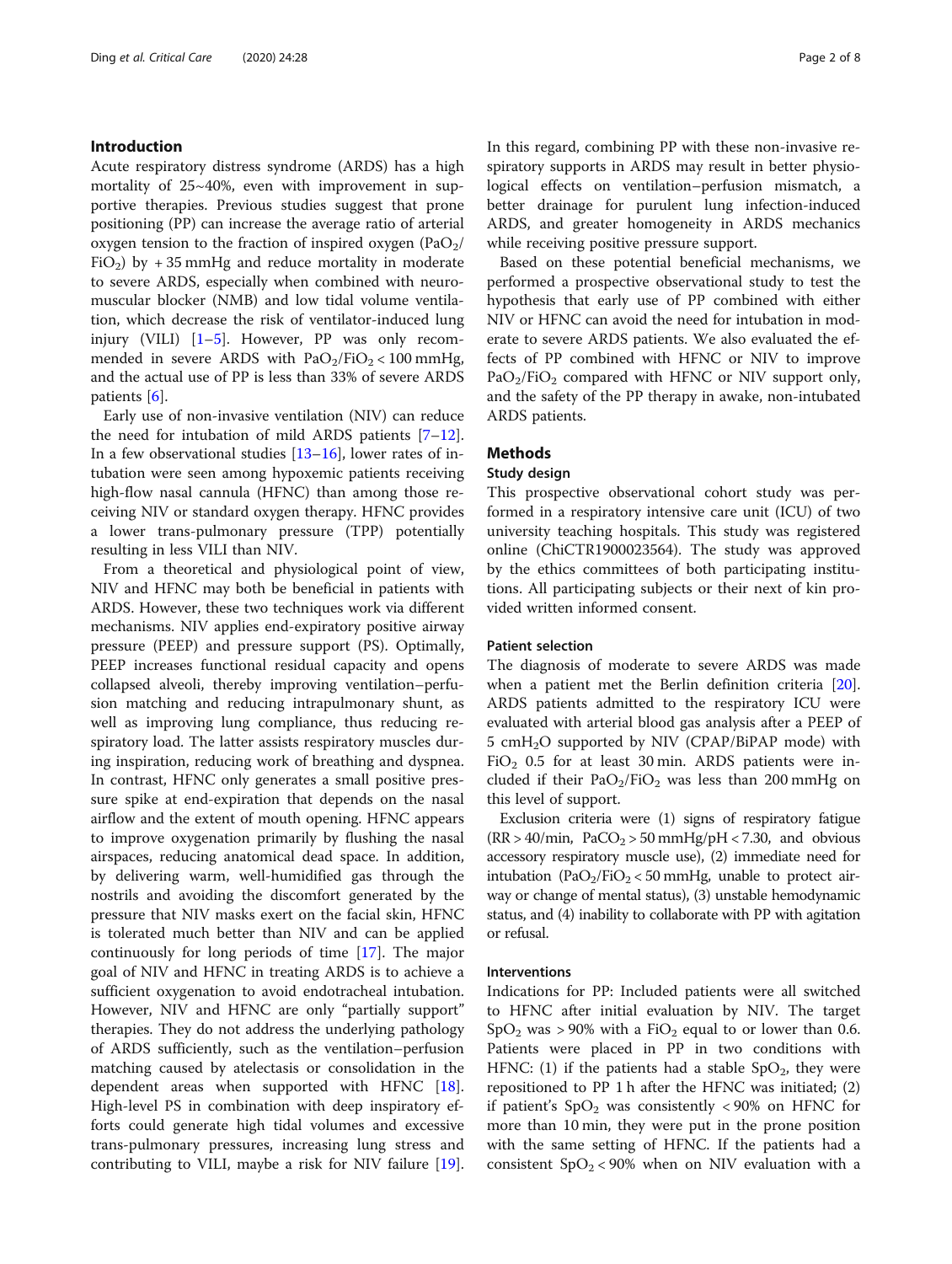$FiO<sub>2</sub>$  of 0.6, they were put in a prone position with the same setting of NIV (as shown in Fig. 1). Abbreviations for four interventions applied were (1) HFNC, high-flow nasal cannula support alone; (2) HFNC+PP, high-flow nasal cannula therapy combined with prone positioning; (3) NIV, non-invasive ventilation support alone; and (4) NIV+PP, non-invasive ventilation combined with prone positioning.

Duration and frequency of PP: patients remained in PP with HFNC or NIV for at least 30 min; if patients tolerated PP well, PP would last until the patients felt too

tired to maintain that position. The PP was performed at least two times a day for the first 3 days after the patient inclusion. No sedation was used during the PP. The patients were monitored by bedside respiratory therapists and nurses for their comfort and tolerance for the PP every 15 min.

Patients who received NIV were ventilated using the CPAP or bilevel positive airways pressure S/T mode (BiPAP Vision or V60; Respironics Inc., Murrysville, PA) via an oral-nasal face mask. HFNC was delivered with a max flow rate of 60 L/min and a maximum  $FiO<sub>2</sub>$  of 0.9

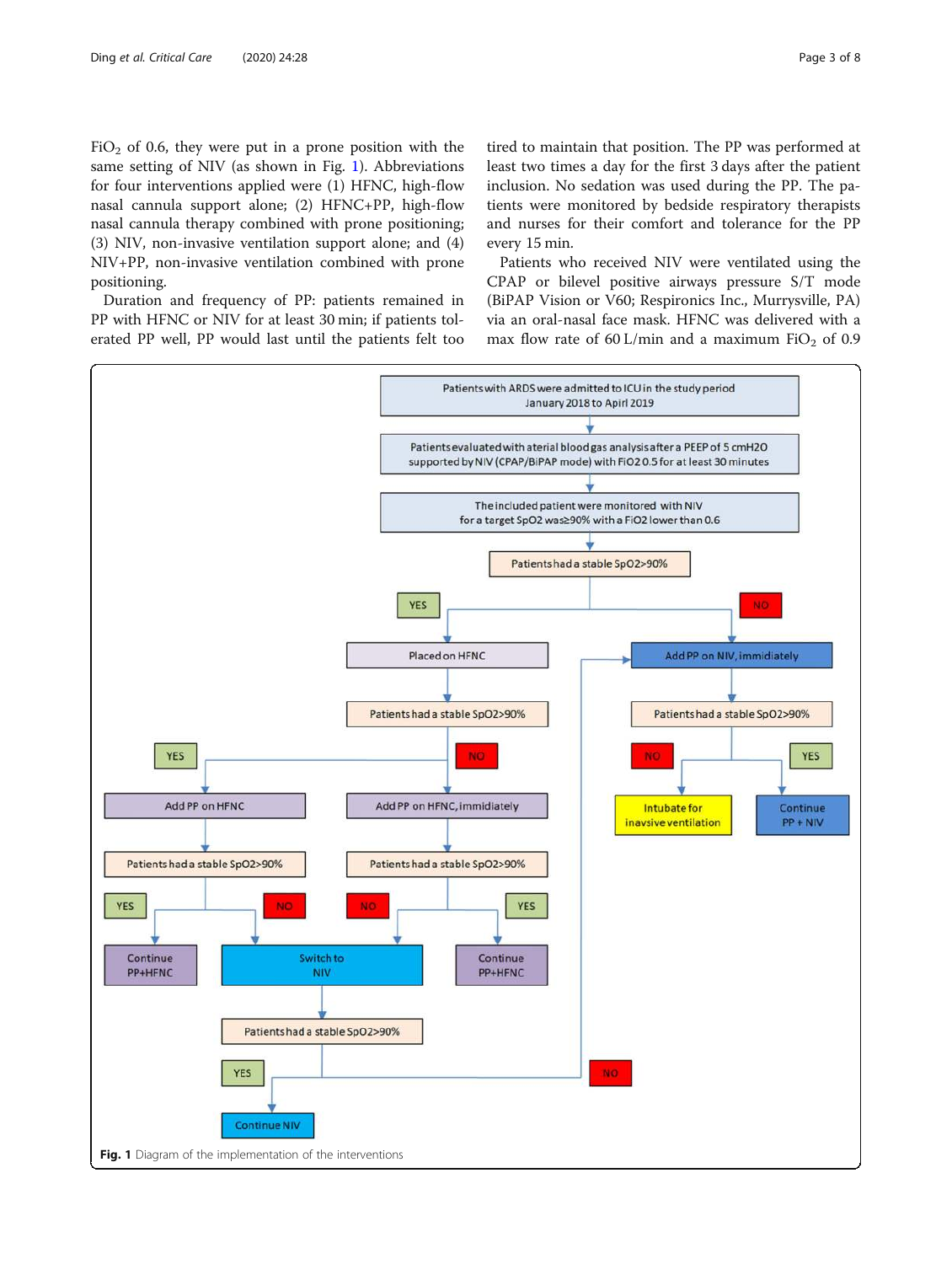(AIRVO2; Fisher & Paykel Healthcare Limited, Auckland, New Zealand) via a specialized nasal cannula (F&P Optiflow™).

# **Outcomes**

The primary outcome for the efficacy of PP combined with HFNC/NIV was the rate of avoidance for intubation. Patients who avoided intubation were classified as success while those needing intubation were classified as failure.

Secondary outcome for efficacy of PP combined with HFNC/NIV was the increase in  $PaO<sub>2</sub>/FiO<sub>2</sub>$  from HFNC alone to HFNC+PP, to NIV alone, and to NIV+PP. The threshold of  $PaO<sub>2</sub>/FiO<sub>2</sub>$  for successful PP cases was also assessed. Safety outcomes for PP combinations were the time duration (tolerance) for each PP therapy session.

# Data collection

The following information of all patients was collected in a data file: patients' characteristics, including age, sex, medical history, reasons for ARDS, the laboratory and microbiology findings, and outcome and cause of death, complications including barotrauma, the different respiratory support methods used, and the time of PP. The arterial blood gases were obtained after patients received one mode of support for more than 30 min.

# Statistical analysis

Based on the 61 to 77% intubation rate for ARDS patients reported in previous studies [\[21,](#page-7-0) [22\]](#page-7-0), we estimated a total of at least 18 subjects with an expected intubation rate of 75% in the moderate to severe ARDS patients with NIV or HFNC support would have sufficient power to detect a 40% reduction in intubation (to  $45\% = 75\% \times [1-0.4]$ ) in the PP patients in our cases, with a confidence level [1  $-\alpha$ ] = 95% and power level  $[1 - \beta]$  = 80%.

Quantitative continuous variables were given as either means (±standard deviations [SD]) or medians (with inter-quartile ranges [IQR]) were compared using the unpaired Student's  $t$  test or the Mann-Whitney test. Qualitative or categorical variables were compared with the chi-square test or Fisher's exact test. P values  $< 0.05$ were considered significant. All analyses were performed with SPSS software for Windows (release 11.5).

# Results

# Patient characteristics

Between January 2018 and April 2019, a total of 20 patients were included from the two centers. The average age was  $50 \pm 10$  years old, and  $65\%$  (13/20) were male. The main cause of ARDS was viral pneumonia, due to influenza (9 cases, 45%) and other viruses (2 cases, 10%). Ten cases met the criteria for moderate ARDS and ten cases were severe.

Twelve patients were attempted on HFNC+PP, of whom seven required escalation to NIV, with two of those patients receiving NIV+PP for further support. HFNC could not be attempted on seven patients who subsequently received NIV+PP. One patient required NIV+PP without attempting PP on HFNC when HFNC alone failed.

# Primary outcome

Eleven patients (11/20, 55%) avoided intubation, and nine patients were intubated. Three of the nine (33%) intubated patients needed extracorporeal membrane oxygenation (ECMO) support. Only one patient died in the entire group.

# Secondary outcomes

As shown in Fig. [2,](#page-4-0) the  $PaO<sub>2</sub>/FiO<sub>2</sub>$  showed a trend of increase in transitions from HFNC to HFNC+PP, to NIV, and to NIV+PP. Only two cases had a lower  $PaO<sub>2</sub>/FiO<sub>2</sub>$ when PP was added to NIV (cases 9 and 15), and in two cases, HFNC+PP had a higher  $PaO<sub>2</sub>/FiO<sub>2</sub>$  than NIV (cases 12 and 17).

For the 11 patients in the success group, as shown in Table [1,](#page-4-0) eight patients received HFNC+PP, of whom six patients required change to NIV, with one patient requiring the addition of PP to NIV for further support. Three patients received NIV+PP after evaluation, and one patient received HFNC+PP and NIV+PP.  $PaO<sub>2</sub>/FiO<sub>2</sub>$  was significantly higher in HFNC+PP than in HFNC  $(130 \pm 35)$ mmHg vs  $95 \pm 22$  mmHg,  $P = 0.016$ ). PaO<sub>2</sub>/FiO<sub>2</sub> had an upward trend when PP was added to NIV  $(166 \pm 12)$ mmHg vs  $140 \pm 30$  mmHg,  $P = 0.133$ , panel a of Fig. [2](#page-4-0)).

For the nine patients in the failure group (Table [2](#page-5-0)), four patients received HFNC+PP, of whom two required NIV, and five patients received NIV+PP after initial evaluation. Excluding the one patient who was unable to cooperate with PP on NIV,  $PaO<sub>2</sub>/FiO<sub>2</sub>$  were significantly higher in NIV+PP compared to NIV  $(111 \pm 20 \text{ mmHg vs }$ 77  $\pm$  14 mmHg,  $P = 0.011$ , panel b of Fig. [2\)](#page-4-0).

Comparisons of  $PaO<sub>2</sub>/FiO<sub>2</sub>$  of patients in success and failure groups with different support methods are shown in Table [3.](#page-5-0)

Regarding safety, two patients could not tolerate PP. As shown in panel b of Fig. [2](#page-4-0), all seven patients with a  $PaO<sub>2</sub>/FiO<sub>2</sub> < 100$  mmHg when initially evaluated on NIV only were ultimately intubated.

# Comparison of success and failure patients

Characteristics of success and failure patients are shown in Table [4](#page-5-0).  $SpO<sub>2</sub>$  was significantly higher before PP in the success group than in the failure group  $(95\% \pm 1\% \text{ vs }$ 93%  $\pm$  3%,  $P = 0.006$ ). PaO<sub>2</sub>/FiO<sub>2</sub> in those evaluated on HFNC+PP was significantly higher in the success group than in the failure group  $(125 \pm 41 \text{ mm})$  vs  $119 \pm 19$ mmHg,  $P = 0.043$ ). No significant difference in total days,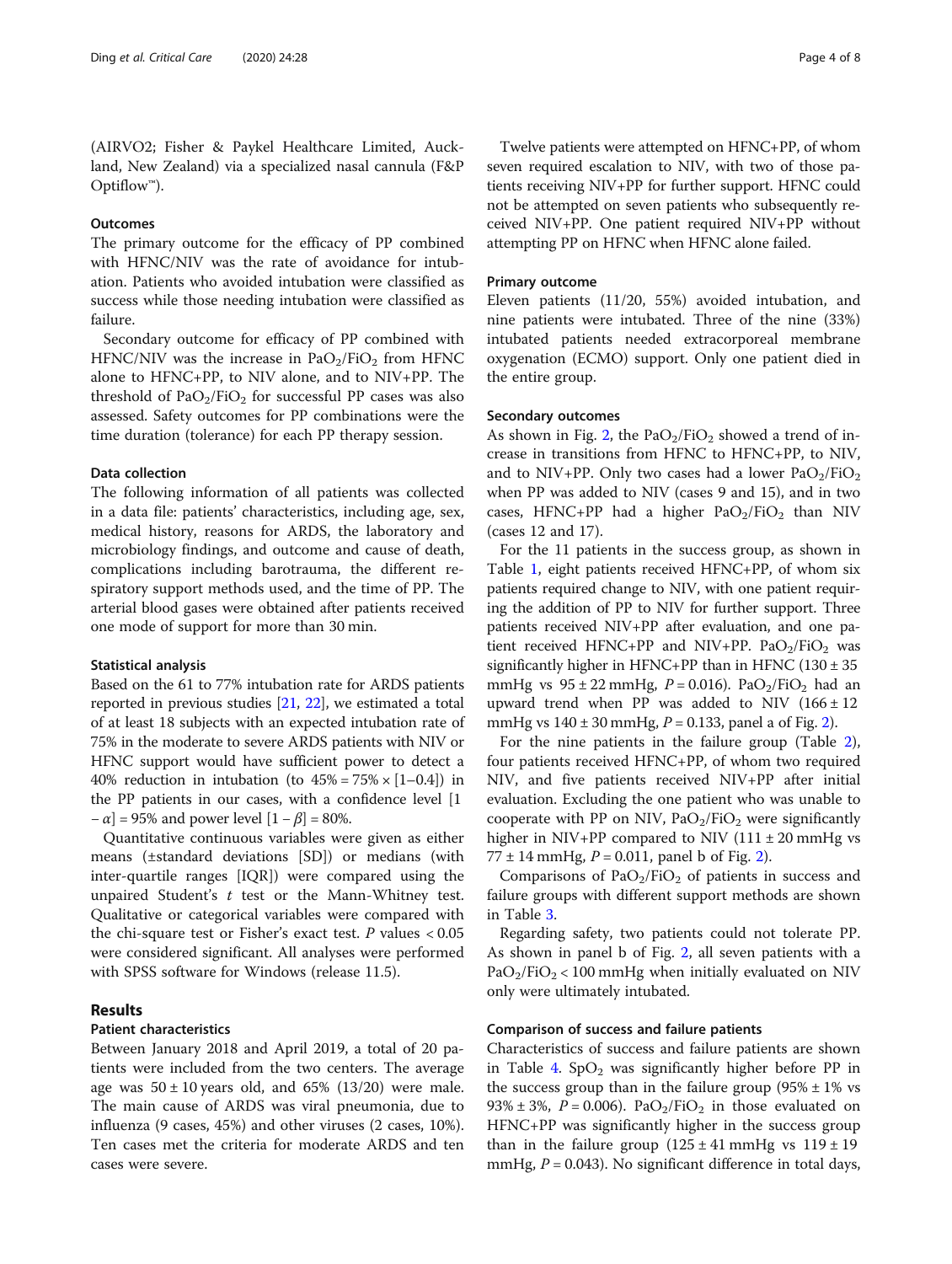| Case<br>No.    | Gender Age | (yo) | Cause of ARDS                    | Baseline PaO <sub>2</sub> /<br>$FiO2$ (mmHg) | SpO <sub>2</sub><br>(% ) | PaO <sub>2</sub> /FiO <sub>2</sub><br>with HFNC | PaO <sub>2</sub> /FiO <sub>2</sub><br>with<br>HFNC+PP | PaO <sub>2</sub> /FiO <sub>2</sub><br>with NIV | PaO <sub>2</sub> /FiO <sub>2</sub><br>with<br>NIV+PP | Intubation ECMO Outcome |    |         |
|----------------|------------|------|----------------------------------|----------------------------------------------|--------------------------|-------------------------------------------------|-------------------------------------------------------|------------------------------------------------|------------------------------------------------------|-------------------------|----|---------|
|                | Male       | 43   | Influenza                        | 160                                          | 95                       | 108                                             | 144                                                   | 160                                            |                                                      | <b>No</b>               | No | Survive |
| $\overline{2}$ | Male       | 49   | Pneumonia<br>without<br>pathogen | 109                                          | 93                       |                                                 | 108                                                   | 109                                            | 152                                                  | No                      | No | Survive |
| 3              | Male       | 37   | Viral Pneumonia                  | 117                                          | 95                       | 59                                              | 87                                                    | 117                                            |                                                      | No                      | No | Survive |
| $\overline{4}$ | Male       | 61   | Pneumonia<br>without<br>pathogen | 170                                          | 96                       | 115                                             | 168                                                   | 170                                            |                                                      | No                      | No | Survive |
| 5              | Male       | 43   | Influenza                        | 141                                          | 93                       |                                                 |                                                       | 141                                            | 173                                                  | No                      | No | Survive |
| 6              | Male       | 56   | Influenza                        | 142                                          | 95                       | 94                                              | 100                                                   | 142                                            |                                                      | <b>No</b>               | No | Survive |
| 7              | Female     | 54   | Influenza                        |                                              | 92                       | 99                                              | 151                                                   |                                                |                                                      | <b>No</b>               | No | Survive |
| 8              | Male       | 30   | Pneumonia<br>without<br>pathogen | 168                                          | 96                       |                                                 |                                                       | 168                                            | 174                                                  | No                      | No | Survive |
| 9              | Male       | 40   | Pneumonia<br>without<br>pathogen | 167                                          | 96                       |                                                 |                                                       | 167                                            | 90                                                   | No                      | No | Survive |
| 10             | Female 54  |      | Pneumonia<br>without<br>pathogen | 63                                           | 95                       |                                                 | 63                                                    |                                                | 150                                                  | No                      | No | Survive |
| 11             | Female 48  |      | Influenza                        | 237                                          | 96                       |                                                 | 178                                                   | 237                                            |                                                      | No                      | No | Survive |

<span id="page-4-0"></span>Table 1 Clinical characteristics and outcomes of patients in the success group

ARDS acute respiratory distress syndrome, NIV non-invasive ventilation, HFNC high flow nasal cannula, PP prone position, ECMO extracorporeal membrane oxygenation

frequency, and duration of PP between the successful and the failure groups was demonstrated (Table [5](#page-6-0)).

# Discussion

The main strength of our study is that, for the first time, we evaluated the early use of PP combined with HFNC/ NIV in non-intubated awake patients with moderate to severe ARDS. Our study revealed that early PP combined with HFNC/NIV may avoid the need for intubation in up to half of the patients with moderate to severe ARDS; when PP was added,  $PaO<sub>2</sub>/FiO<sub>2</sub>$  increased by 25 to 35 mmHg compared with the prior HFNC or NIV; and PP was safely performed and well tolerated by the moderate ARDS patients.

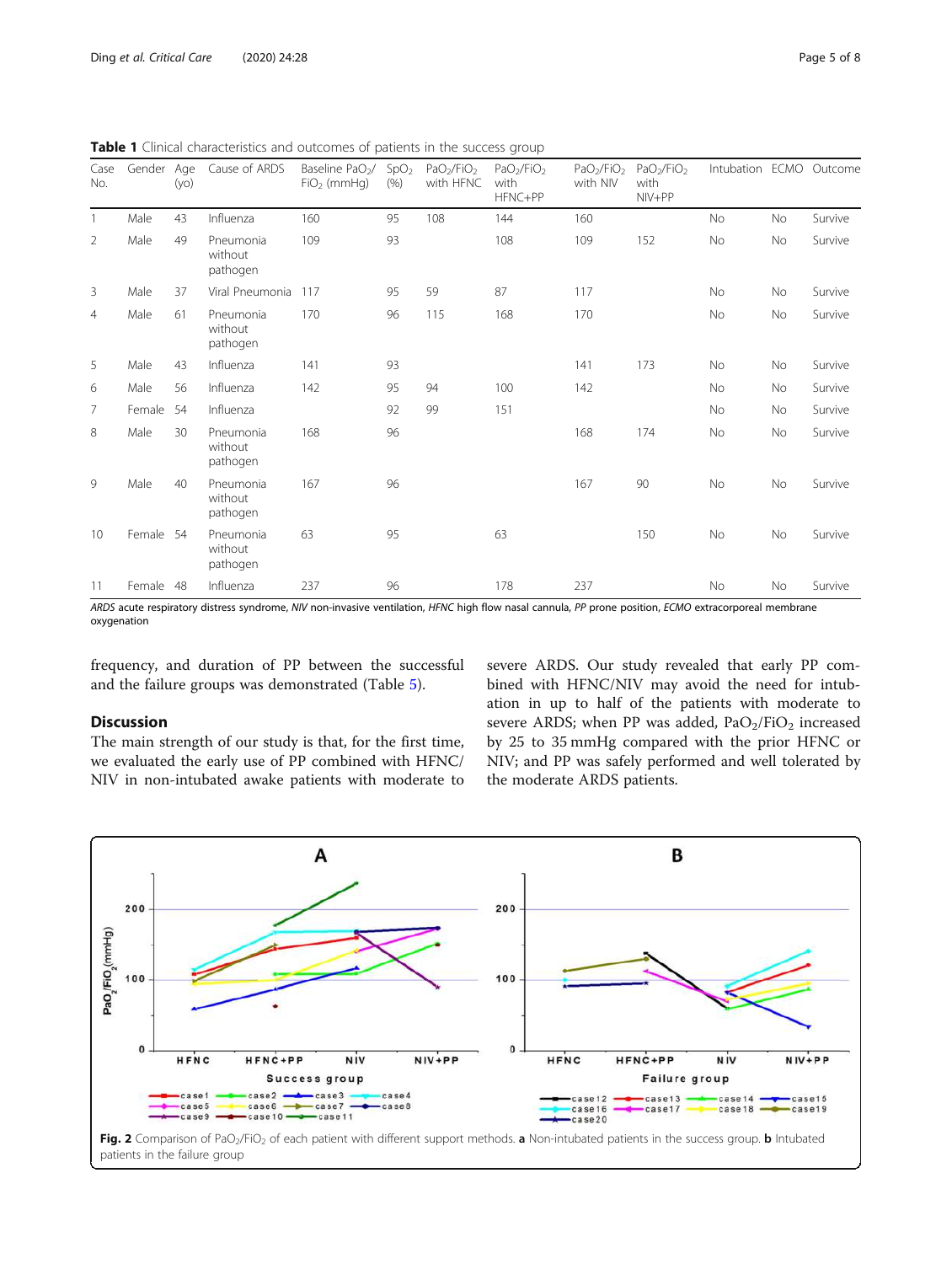<span id="page-5-0"></span>Table 2 Clinical characteristics and outcomes of patients in the failure group

| Case<br>No. | Gender Age | (yo) | Cause of ARDS                    | Baseline PaO <sub>2</sub> /<br>$FiO2$ (mmHq) | SpO <sub>2</sub><br>(% ) | PaO <sub>2</sub> /FiO <sub>2</sub><br>with HFNC | PaO <sub>2</sub> /FiO <sub>2</sub><br>with<br>HFNC+PP | PaO <sub>2</sub> /FiO <sub>2</sub><br>with NIV | PaO <sub>2</sub> /FiO <sub>2</sub><br>with<br>NIV+PP | Intubation ECMO Outcome |           |         |
|-------------|------------|------|----------------------------------|----------------------------------------------|--------------------------|-------------------------------------------------|-------------------------------------------------------|------------------------------------------------|------------------------------------------------------|-------------------------|-----------|---------|
| 12          | Male       | 39   | Influenza                        | 60                                           | 90                       |                                                 | 138                                                   | 60                                             |                                                      | Yes                     | No        | Survive |
| 13          | Male       | 64   | Viral Pneumonia                  | 83                                           | 90                       |                                                 |                                                       | 83                                             | 121                                                  | Yes                     | Yes       | Survive |
| 14          | Male       | 61   | Influenza                        | 59                                           | 92                       |                                                 |                                                       | 59                                             | 87                                                   | Yes                     | No        | Survive |
| 15          | Female 65  |      | Pneumocystis<br>Pneumonia        | 83                                           | 91                       |                                                 |                                                       | 83                                             | 34                                                   | Yes                     | Yes       | Survive |
| 16          | Female 56  |      | Influenza                        | 91                                           | 95                       | 100                                             |                                                       | 91                                             | 141                                                  | Yes                     | No        | Survive |
| 17          | Female 53  |      | Influenza                        | 70                                           | 96                       |                                                 | 113                                                   | 70                                             |                                                      | Yes                     | No        | Survive |
| 18          | Male       | 36   | Legionella<br>pneumonia          | 73                                           | 96                       |                                                 |                                                       | 73                                             | 95                                                   | Yes                     | <b>No</b> | Survive |
| 19          | Female     | -49  | Pneumonia<br>without<br>pathogen | 130                                          | 94                       | 113                                             | 130                                                   |                                                |                                                      | Yes                     | Yes       | Death   |
| 20          | Male       | 63   | Pneumonia<br>without<br>pathogen | 95                                           | 90                       | 91                                              | 95                                                    |                                                |                                                      | Yes                     | <b>No</b> | Survive |

ARDS acute respiratory distress syndrome, NIV non-invasive ventilation, HFNC high flow nasal cannula, PP prone position, ECMO extracorporeal membrane oxygenation

ARDS was initially reported with mortality as high as 90% [[23\]](#page-7-0). Although outcome has improved in recent decades, mortality of ARDS currently approximates 32% and 45% for patients with  $PaO<sub>2</sub>/FiO<sub>2</sub>$  of 100–200 mmHg and < 100 mmHg, respectively [\[24](#page-7-0)]. High mortality warrants ongoing research efforts for alternative therapeutic strategies. PP during invasive mechanical ventilation for ARDS has been extensively studied and demonstrates decreased mortality and improved oxygenation and lung recruitment. As PP was recommended for patients with a threshold  $PaO<sub>2</sub>/FiO<sub>2</sub> < 150$  mmHg based on previous studies, we chose to test the effects of PP in nonintubated ARDS patients with a  $PaO<sub>2</sub>/FiO<sub>2</sub> < 200$  mmHg, which includes moderate and severe ARDS patients.

**Table 3** Comparisons of PaO<sub>2</sub>/FiO<sub>2</sub> of patients in the success and failure groups with different support methods

|                                | $PaO2/FiO2$ for<br>low level (LL) of<br>support (mmHq) | $PaO2/FiO2$ for<br>high level (HL) of<br>support (mmHq) | $P$ value |
|--------------------------------|--------------------------------------------------------|---------------------------------------------------------|-----------|
| In success patients (LL vs HL) |                                                        |                                                         |           |
| HENC vs HENC+PP                | $95 + 22$                                              | $130 + 35$                                              | $0.016*$  |
| $HFNC+PP$ vs NIV               | $131 + 38$                                             | $156 + 36$                                              | $0.046*$  |
| $NIV$ vs $NIV+PP$              | $166 + 12$                                             | $140 + 30$                                              | 0.133     |
| In failure patients (LL vs HL) |                                                        |                                                         |           |
| HFNC vs HFNC+PP                | $102 + 15$                                             | $113 + 25$                                              | 0.349     |
| HFNC+PP vs NIV                 | $125 + 18$                                             | $65 + 7$                                                | 0.180     |
| $NIV$ vs $NIV+PP$              | $111 + 20$                                             | $77 + 14$                                               | $0.011*$  |

NIV non-invasive ventilation, HFNC high-flow nasal cannula, PP prone position, LL low level, HL high level

In our study, there were 11 patients avoided intubation, including 8 (73%) patients of moderate ARDS and 3 (27%) patients of severe ARDS. Nine patients were intubated, including 2 (22%) patients of moderate ARDS and 7 (78%) patients of severe ARDS. Although no

| Table 4 Comparisons between patients avoid intubation and |  |  |  |
|-----------------------------------------------------------|--|--|--|
| received invasive ventilation                             |  |  |  |

|                                                          | Success.<br>$n = 11$ | Failure.<br>$n = 9$ | P value  |
|----------------------------------------------------------|----------------------|---------------------|----------|
| Male (n. %)                                              | 8 (73%)              | 5 (56%)             | 0.435    |
| Age                                                      | $47 + 9$             | $54 + 11$           | 0.616    |
| Diagnosis                                                |                      |                     |          |
| Influenza (n, %)                                         | 5 (45%)              | 4 (44%)             | 0.965    |
| Other viral pneumonia (n, %)                             | 1(9%)                | $1(11\%)$           | 0.884    |
| Pneumonia without pathogen (n, %)                        | 5 (45%)              | 2(22%)              | 0.104    |
| Legionella pneumonia (n, %)                              | $0(0\%)$             | $1(11\%)$           | 0.374    |
| Pneumocystis pneumonia (n, %)                            | $0(0\%)$             | $1(11\%)$           | 0.269    |
| PaO <sub>2</sub> /FiO <sub>2</sub> before prone position | $125 \pm 41$         | $119 + 19$          | $0.043*$ |
| $SpO2$ (%) before prone position                         | $95 \pm 1$           | $93 \pm 3$          | $0.006*$ |
| Moderate ARDS (n, %)                                     | 7 (64%)              | 3(33%)              | 0.174    |
| Severe ARDS (n, %)                                       | 4 (36%)              | 6 (67%)             | 0.174    |
| Need for ECMO support (n, %)                             | $0(0\%)$             | 3(33%)              | $0.043*$ |
| NIV combined with prone positioning<br>(n, %)            | 5(45%)               | 5 (56%)             | 0.653    |
| HFNC combined with prone positioning<br>(n, %)           | 8 (73%)              | 4 (44%)             | 0.409    |
| Mortality (n, %)                                         | $0(0\%)$             | $1(11\%)$           | 1.000    |

ARDS acute respiratory distress syndrome, ECMO extracorporeal membrane oxygenation, NIV non-invasive ventilation, HFNC high-flow nasal cannula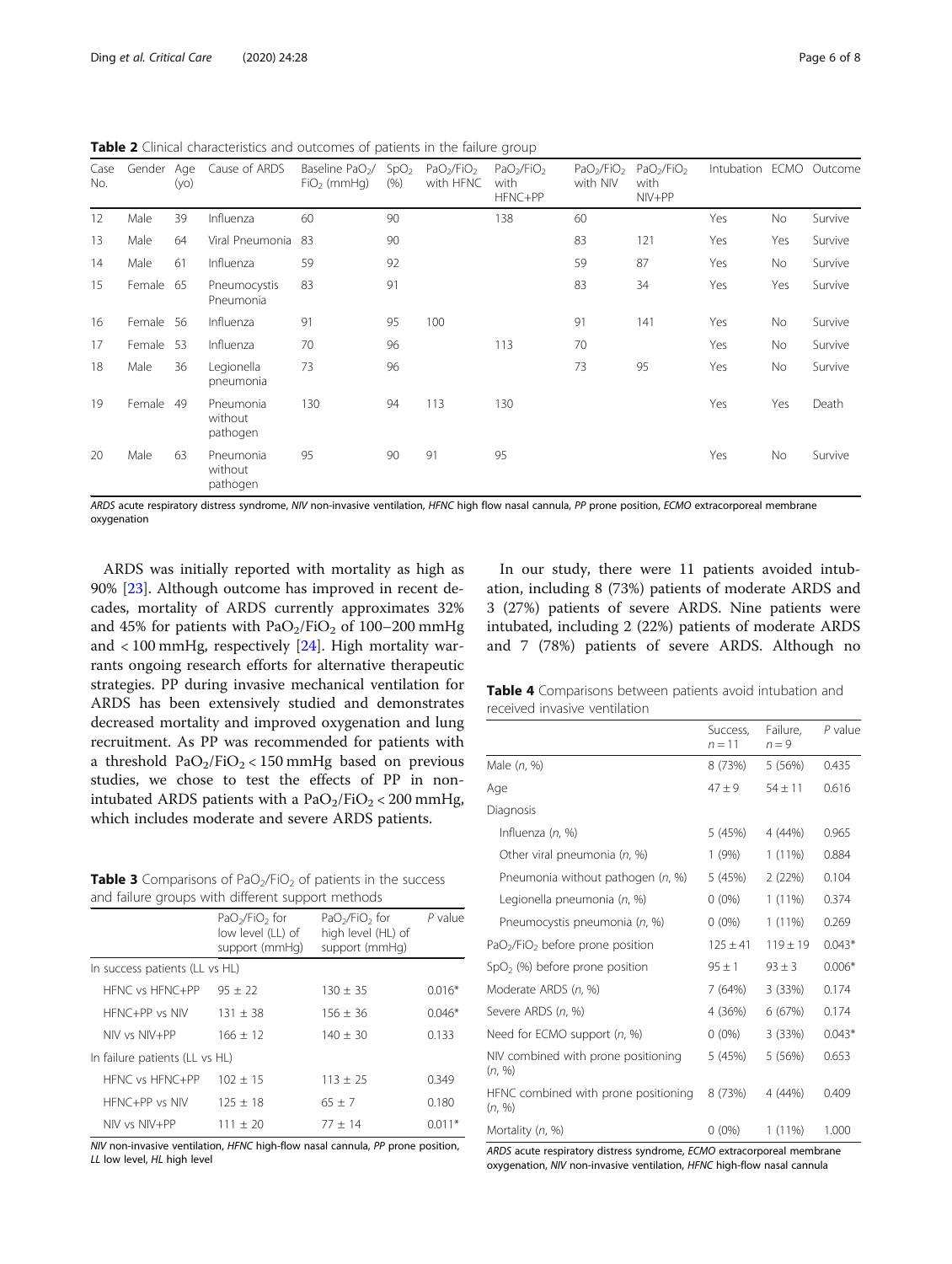<span id="page-6-0"></span>Table 5 Comparisons of PP duration between success group and failure group

|                                                | Success, $n = 11$ Failure, $n = 9$ P value |             |       |
|------------------------------------------------|--------------------------------------------|-------------|-------|
| Total days                                     | $4.3 + 3.7$                                | $1.9 + 1.2$ | 0.065 |
| Frequency during a day                         | $2.4 + 1.5$                                | $1.6 + 0.5$ | 0.130 |
| Duration of one course of PP (h) $1.8 \pm 0.7$ |                                            | $1.9 + 1.4$ | 0.826 |
|                                                |                                            |             |       |

PP prone position

differences were statistically significant due to the small sample size of our study, moderate ARDS had a higher proportion in the successful group than in the failure group (73% vs  $27\%$ ,  $P = 0.174$ ). Moreover,  $SpO<sub>2</sub>$  was significantly higher at inclusion point in the success group than in the failure group. Furthermore, although HFNC+PP or NIV+PP can improve the oxygenation compared to the HFNC or NIV single support in most severe ARDS patients, the intubation rate was very high and three patients needed ECMO for further support after intubation. Therefore, our results suggest that patients who meet the criteria for severe ARDS patients are not appropriate candidates for PP therapy. The late addition of PP to NIV in severe ARDS results in high risk for delayed intubation and treatment failure. Conversely, early application of PP in patients with moderate ARDS and an initial  $SpO<sub>2</sub> > 95%$  on NIV may benefit and avoid the need for invasive ventilation.

Prone positioning may decrease the need for intubation and even mortality by improving the oxygenation of ARDS [[1,](#page-7-0) [25](#page-7-0)–[28\]](#page-7-0). In our study, the addition of PP actually showed an improvement for oxygenation in most cases. In the success group, when compared with HFNC or NIV support alone,  $PaO<sub>2</sub>/FiO<sub>2</sub>$ increased significantly after PP was added. In the failure group,  $PaO<sub>2</sub>/FiO<sub>2</sub>$  increased significantly in NIV+PP than NIV support alone.  $PaO<sub>2</sub>/FiO<sub>2</sub>$  was also higher in HFNC+PP than HFNC. As a result, the efficacy strength for  $PaO<sub>2</sub>/FiO<sub>2</sub>$  improvement of the four support strategies was HFNC < HFNC+PP ≤ NIV < NIV+PP.

One interesting point is that in our study, the effects of HFNC+PP were compared with those of NIV for the first time, and HFNC+PP showed similar or less effects in oxygenation improvement than NIV. When a high level of positive pressure was applied by NIV in ARDS patients with spontaneous breathing, high driving pressure plus the high level of airway positive pressure delivered by NIV may lead to a greater possibility of VILI and poor outcome [[13,](#page-7-0) [19\]](#page-7-0). HFNC provides a lower level of positive pressure than NIV and thus may be better in avoiding VILI in non-intubated ARDS patients with spontaneous breathing and a high TPP. Conversely, in

our study,  $PaO<sub>2</sub>/FiO<sub>2</sub>$  was higher with NIV than HFNC+PP in the success group. Our results suggest that for the patient with good cooperation with NIV, NIV results in a higher  $PaO<sub>2</sub>/FiO<sub>2</sub>$  than HFNC+PP and may be the first choice for improving oxygenation. In patients who cannot tolerate NIV, HFNC+PP may be an effective alternative.

When PP was performed in intubated ARDS patients, high dose of sedation or even neuromuscular blockers may be needed [\[4](#page-7-0), [6](#page-7-0)]. However, in the present study, our patients generally showed good tolerance for PP while awake and receiving HFNC or NIV. The average duration of one course of PP was 2 h. In our study, ARDS was mainly caused by infectious pneumonia, and airway drainage of secretions may be important for treatment. Prone positioning in awake patients promotes better drainage of the airway and, especially when combined with HFNC, may be one reason for successful avoidance of intubation in our study.

Several limitations of our study exist. First, the small sample size was prone to bias, yielding spurious findings on statistical analysis. Increasing the sample size and collecting more cases in further study may avoid this limitation. Second, not all patients were managed with all four support strategies, possibly causing misclassification bias. Finally, this two-center observational, non-randomized, uncontrolled trial cannot prove the beneficial effects of adding PP to HFNC/NIV in early ARDS. However, our study informs the design of a future multi-center prospective randomized controlled trial (RCT) of PP in non-intubated moderate ARDS patients to answer this question.

# Conclusion

Early application of PP with HFNC or NIV, especially in patients with non-intubated moderate ARDS and with  $SpO<sub>2</sub>$  > 95%, may avoid intubation. PP was generally well tolerated, and the efficacy on  $PaO<sub>2</sub>/FiO<sub>2</sub>$  of the four support strategy was HFNC < HFNC+PP  $\leq$  NIV < NIV+PP. Severe ARDS patients were not appropriate candidates for NFNC/NIV+PP, and the risk of complications with delayed intubation may be increased. A multi-center prospective RCT is warranted in the future in nonintubated moderate ARDS patients to get a settled conclusion.

### Abbreviations

ARDS: Acute respiratory distress syndrome; ECMO: Extracorporeal membrane oxygenation; HFNC: High-flow nasal cannula; ICU: Intensive care unit; NIV: Non-invasive ventilation; NMB: Neuromuscularblocker; PP: Prone positioning; RCT: Randomized controlled trial; TPP: Trans-pulmonary pressure; VILI: Ventilator-induced lung injury

#### Acknowledgements

We thanked professor Richard G Wunderink (from Pulmonary and Critical Care Division of Northwestern Memorial Hospital, Feinberg School of